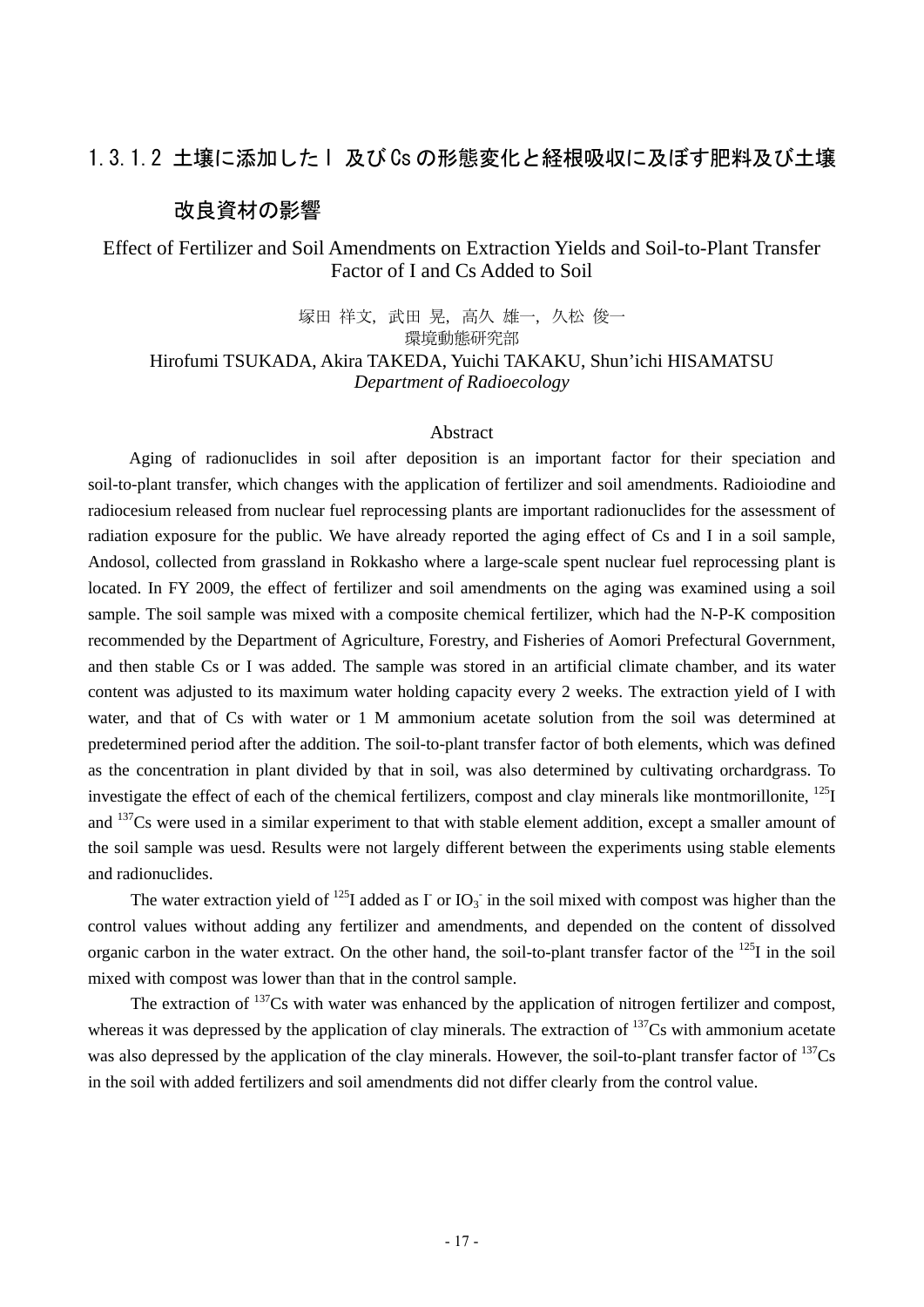### 1. 目的

 土壌に沈着した放射性核種の移行は、時間の経過 に伴って変化する存在形態によって影響を受ける。 一般的には沈着後から土壌中で物理的・化学的変化 を受け、比較的移動しやすい画分から移動しにくい 画分へと次第に変化し、同時に植物への移行率も減 少する。このとき化学肥料や土壌改良資材の施用に よって、土壌中での移動性や植物への移行率が変化 すると考えられる。そこで、肥料や土壌改良資材を 施用した土壌(以下、施肥土壌と記す)に一定量の I 又は Cs を添加し、溶液への抽出率、及び土壌から 植物への移行係数を求め、施用しない土壌(以下、 無施肥土壌と記す)と比較した。本調査では、牧草 地で一般的に施用される化学肥料の影響について は、200 g の土壌に安定元素を添加して実施した。 一方、施用されることは稀であるが種類も多い土壌 改良資材等については、同様な実施が困難であった ことから用いる土壌量を少なくし、放射性核種を用 いて調査を実施した。このうち、本年度は放射性核 種を添加して得られた短期間の結果について報告 する。

### 2. 方法

青森県六ヶ所村内の牧草地から表層土壌を採取 し、50℃で 1 週間乾燥後、2 mmのふるいを通した。 施用する化学肥料(3 種類)としては、土壌 1 g当り 窒素肥料 (0.24 mg-N、(NH<sub>4</sub>)<sub>2</sub>SO<sub>4</sub>)、リン肥料 (0.16 mg-P<sub>2</sub>O<sub>5</sub>、Ca(H<sub>2</sub>PO<sub>4</sub>)<sub>2</sub>H<sub>2</sub>O)、カリ肥料(0.16 mg-K<sub>2</sub>O、 KCl)の試薬をそれぞれ純水に溶解し添加した。土 壌改良資材としては、土壌 1 g当り微粉砕した堆肥 (50 mg-dry)又は 8 種類の粘土鉱物(20 mg)を混 合した。施肥及び無施肥土壌に、一定量のキャリア フリー<sup>125</sup>I (I又はIO<sub>3</sub>) 又は<sup>137</sup>Csを添加し、2 週間毎 に最大容水量となるように純水を加え人工気象チ ャンバー内(気温 17℃、湿度 60%、照度 30000 lx、 日長 12 h)で保管した。添加後 10 日及び 30 日に、 125Iについては純水、137Csについては純水又は1M酢 酸アンモニウムによる抽出率を求めた。

これらとは別に、抽出実験において無施肥土壌の 抽出率と差の見られた資材を中心に土壌-植物間 移行への影響を検討した。即ち、Iについては堆肥 及びモンモリロナイト、Csについては窒素肥料、3 種混合肥料、堆肥及びモンモリロナイトで実施し、 土壌 20 gを詰めた小容器でRI添加後 2~24 日

(Cultivation 1)にオーチャードグラス(*Dactylis glomerata* L.)を栽培し、土壌-植物間の125I及び137Cs の移行係数(土壌中濃度に対する植物中濃度の比) を求めた。

#### 3. 成果の概要

Fig. 1 にI又はIO<sub>3</sub>として添加したIの水抽出率を 示す。無施肥土壌と同様に、施肥土壌においてもIに 比べIO<sub>3</sub>として添加したIの水抽出率は低かった。無 施肥土壌に比べ堆肥の施用によりI及びIO<sub>3</sub>の水抽 出率が高まり、同時に水抽出液中溶存有機物量も増 加した。モンモリロナイトの施用によりIO<sub>3</sub>として 添加したIの抽出率が増加した。一方、化学肥料の 施用による水抽出率の変化は見られなかった。化学 肥料の施用による土壌から植物へのIの移行係数に も変化は見られなかったが、堆肥の施用により移行 係数が減少する傾向にあった (Fig. 2)。

水及び酢酸アンモニウムによる Cs の抽出率は、 窒素肥料及び堆肥の施用により高まり、水抽出液中 アンモニウムイオン濃度と相関が見られた。一方、 Cs の水及び酢酸アンモニウム抽出率は、粘土鉱物 の施用により抑制された (Fig. 3)。添加後間もない 期間における Cs の移行係数は、変動が大きく施用 による差は見られなかった(Fig. 4)。また、化学肥 料の施用による影響については、I 及び Cs 共に安定 元素を用いて行った結果とも一致した。以上のよう に、移動性の高い画分や植物へ移行する画分に存在 する I や Cs の割合は、今回検討した施用資材によ って変化することがわかった。